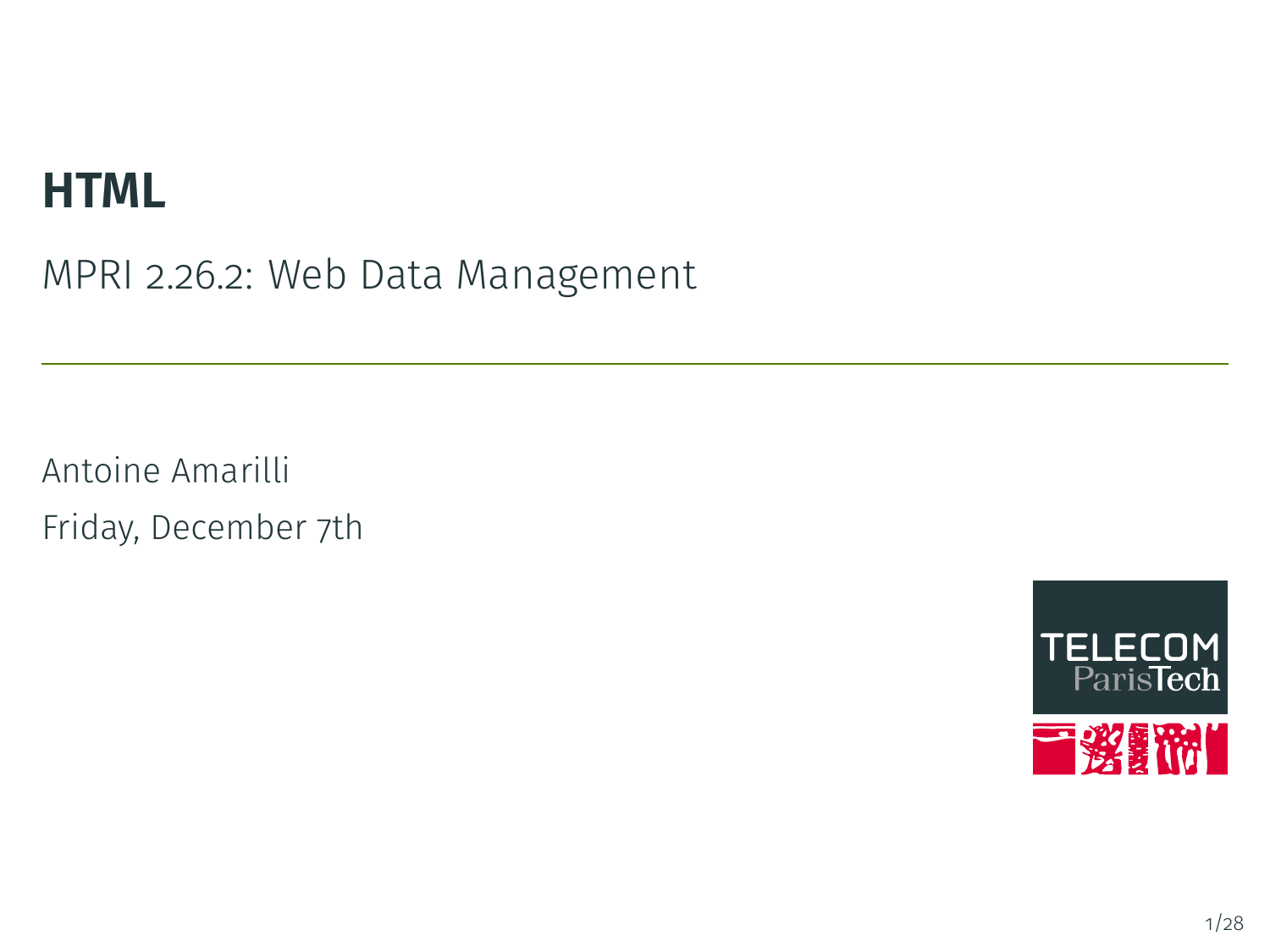## <span id="page-1-0"></span>**General presentation**

- HyperText Markup Language
- Describes a **Web page** (not the only kind of Web content...)
- Normalized by the  $W_3C$  (industry+academia) and WHATWG
- Language with tags, giving the structure and content of the document
- For **presentation**, we will see CSS
- For **dynamic behavior**, we will see JavaScript
- Main version: HTML5 (also older versions, XHTML, etc.)
- $\cdot$  Official W3C standard: HTML5 specification (548 pages, 2014)
- $\cdot$  Now also a living standard (WHATWG)
- $\rightarrow$  Lots of **slack** in how documents respect the standard or not!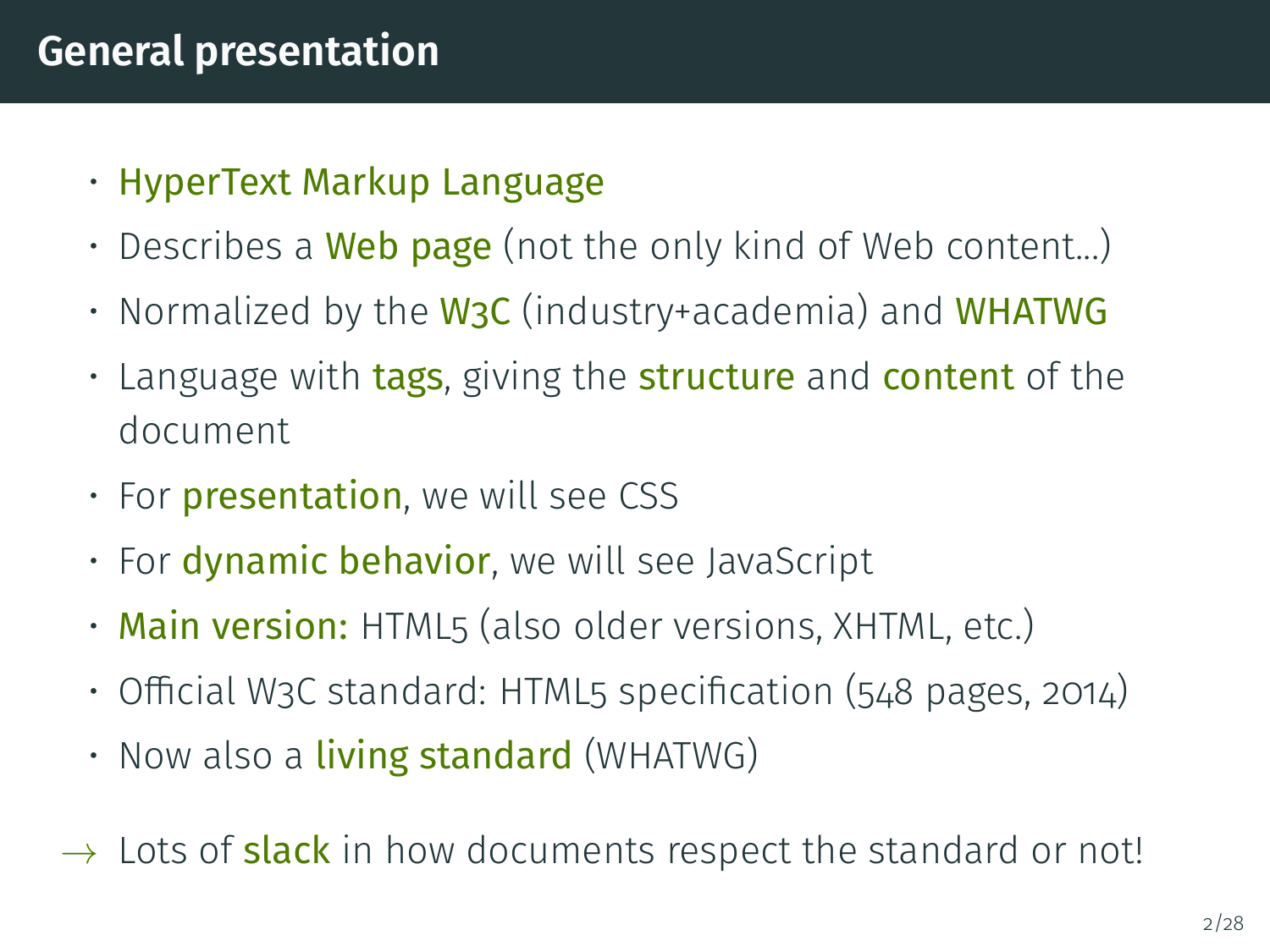#### <span id="page-2-0"></span>[Structure](#page-2-0)

[Text, lists, tables](#page-8-0)

[Multimedia](#page-15-0)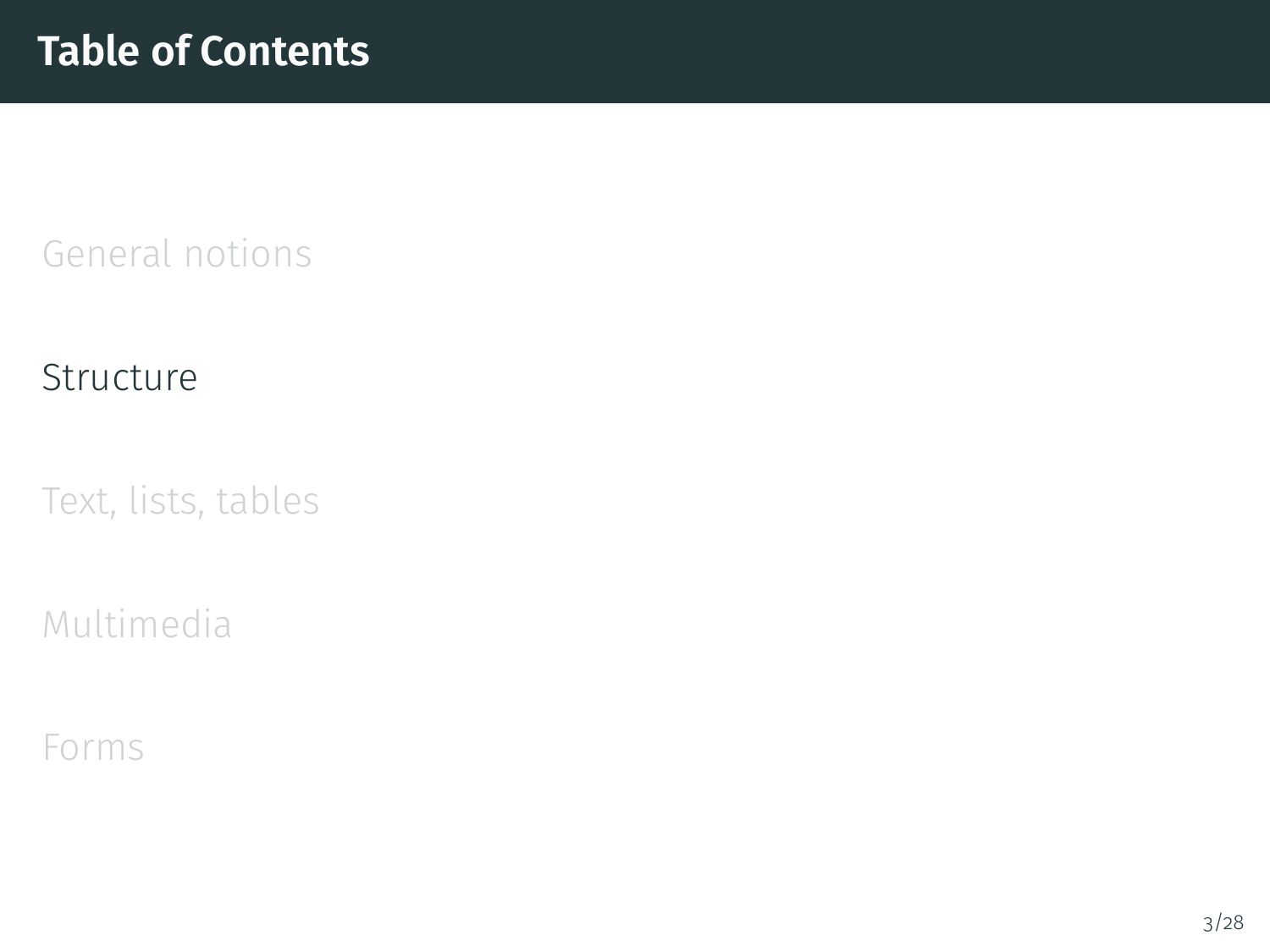# **Markup principles**

- Opening (<em>) and closing (</em>) tags: Here is an  $\langle em \rangle$ example $\langle em \rangle$
- Consecutive spaces are ignored:

Doesn't

matter!

- Self-closing tags, e.g.,  $\langle b \rangle$  (line break).  $(Or   
   
 -  
   
 in XHTML.)$
- Attributes :

<p>A <a href="https://example.com/">link</a>.</p>

• Comments :

 $\langle l -- not shown. -- \rangle$ 

• HTML entities: special characters and escaping

<p>&lt; p&gt; Club m&eacute; ta&nbsp; !&lt; /p&gt; </p>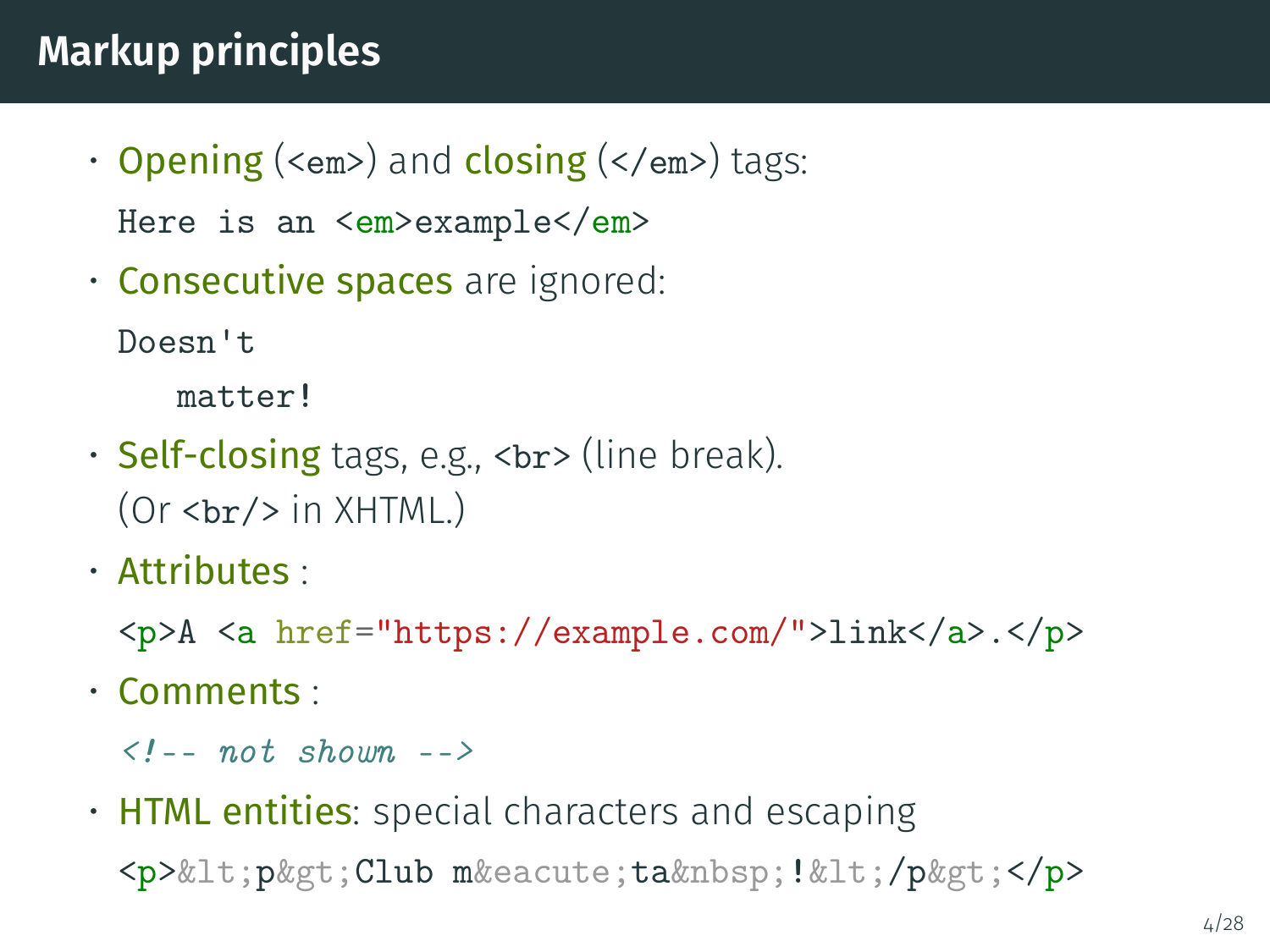# **Nesting**

- Tags should be opened and closed in the **correct order** <a><b></b></a> and not <a><b></a></b>
- Rules about which tags can go where (in theory at least)
- $\cdot$  Obvious tree interpretation (see next class about XML) <table>



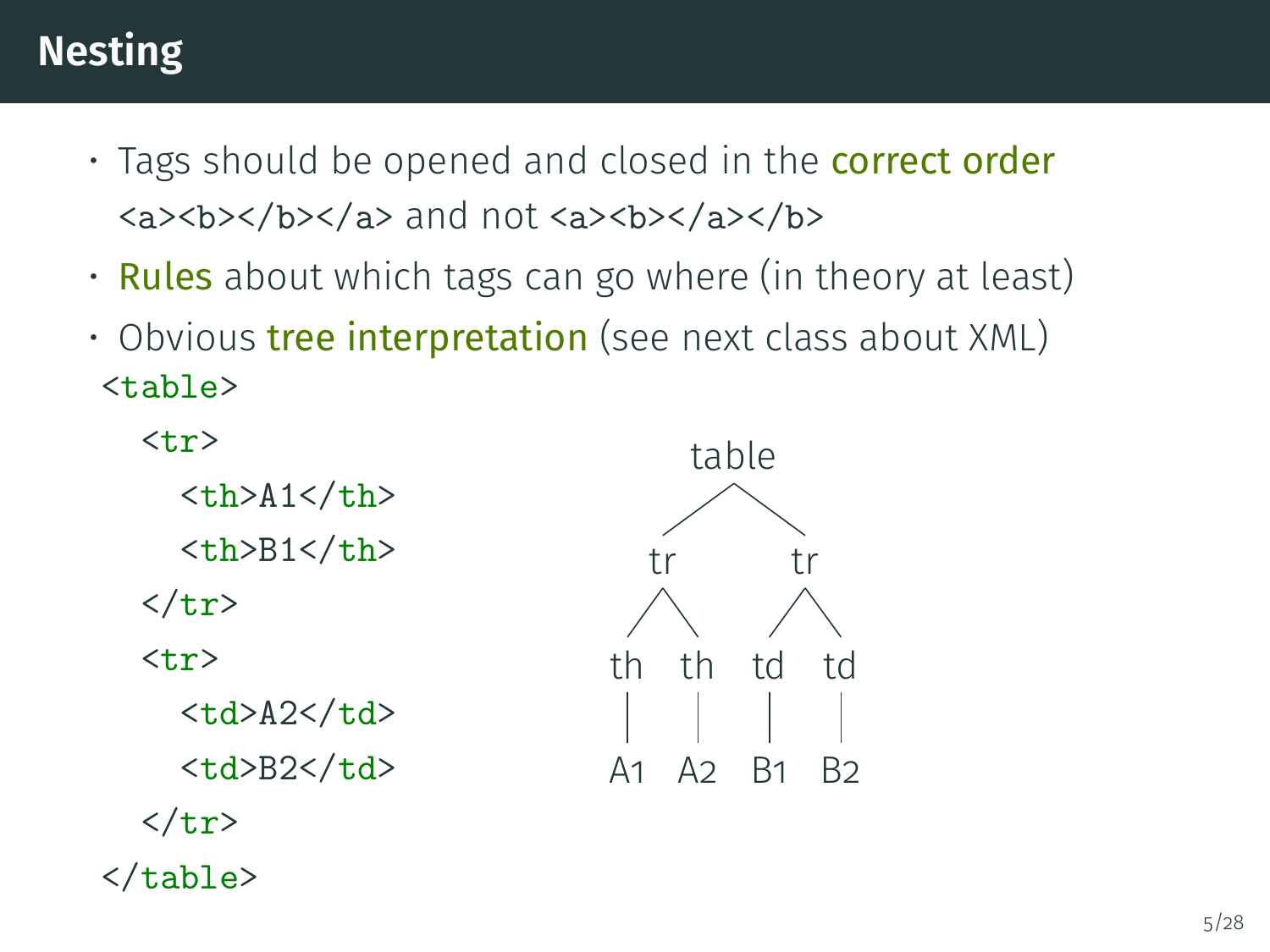- DOCTYPE to indicate which HTML version is used (here, HTML5)
- Optional lang attribute (language)

```
<!DOCTYPE html>
<html lang="fr">
  <head>
     \langle!-- meta-information -->
  </head>
  <body>
     \langle l_{--} main document contents \rightarrow</body>
\langle/html\rangle
```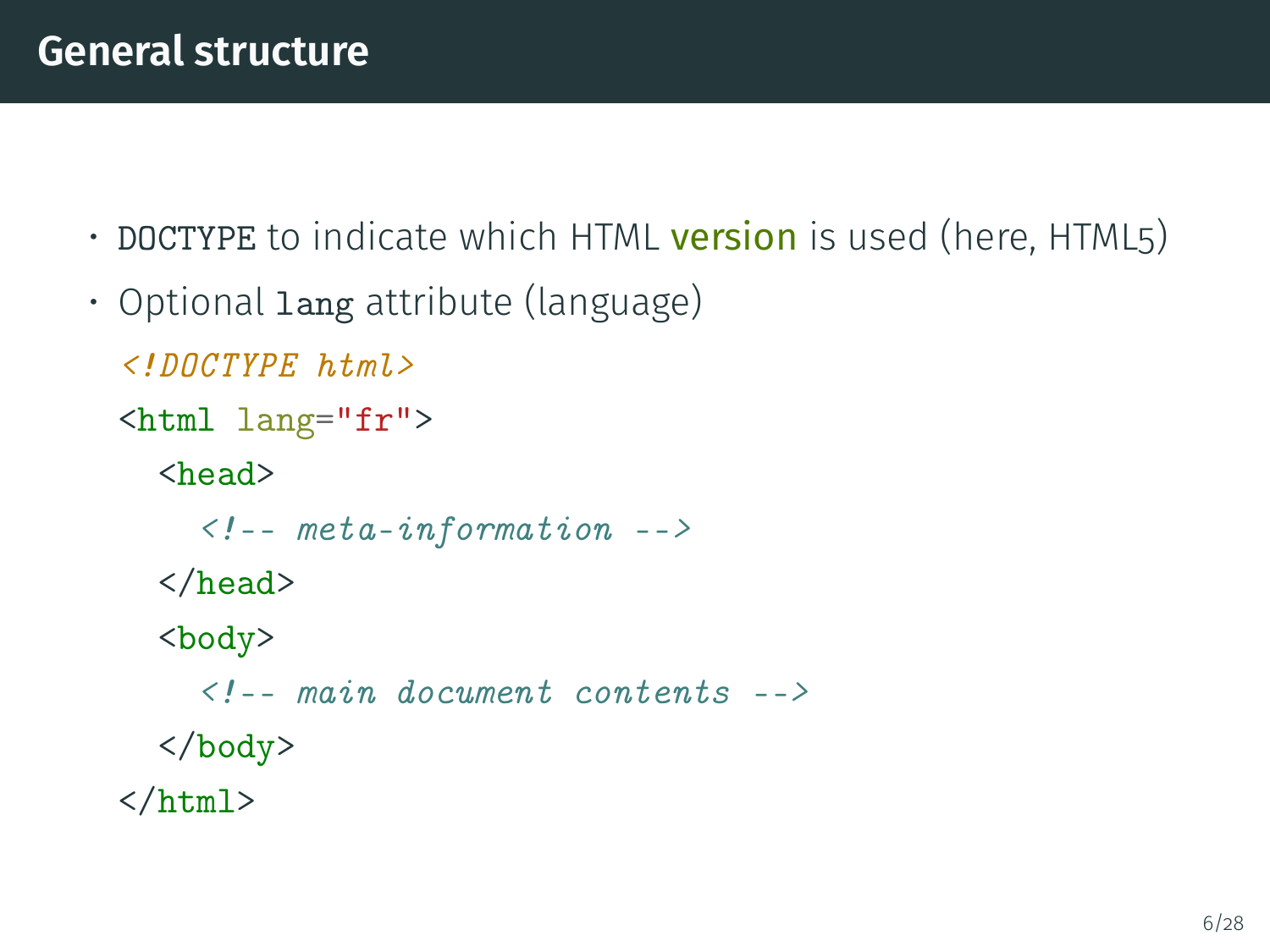$\cdot$  The <head> tag contains **metadata**:

```
<head>
  <meta charset="utf-8">
  <title>Title of the page</title>
  <meta name="description" content="blah">
  \langle l-- ... -->
</head>
```
- $\cdot$  Indicate the character encoding (e.g., UTF-8)
- Indicate the title
- Other information for search engines, caching
- Also **scripts** and  $CSS$  (see later)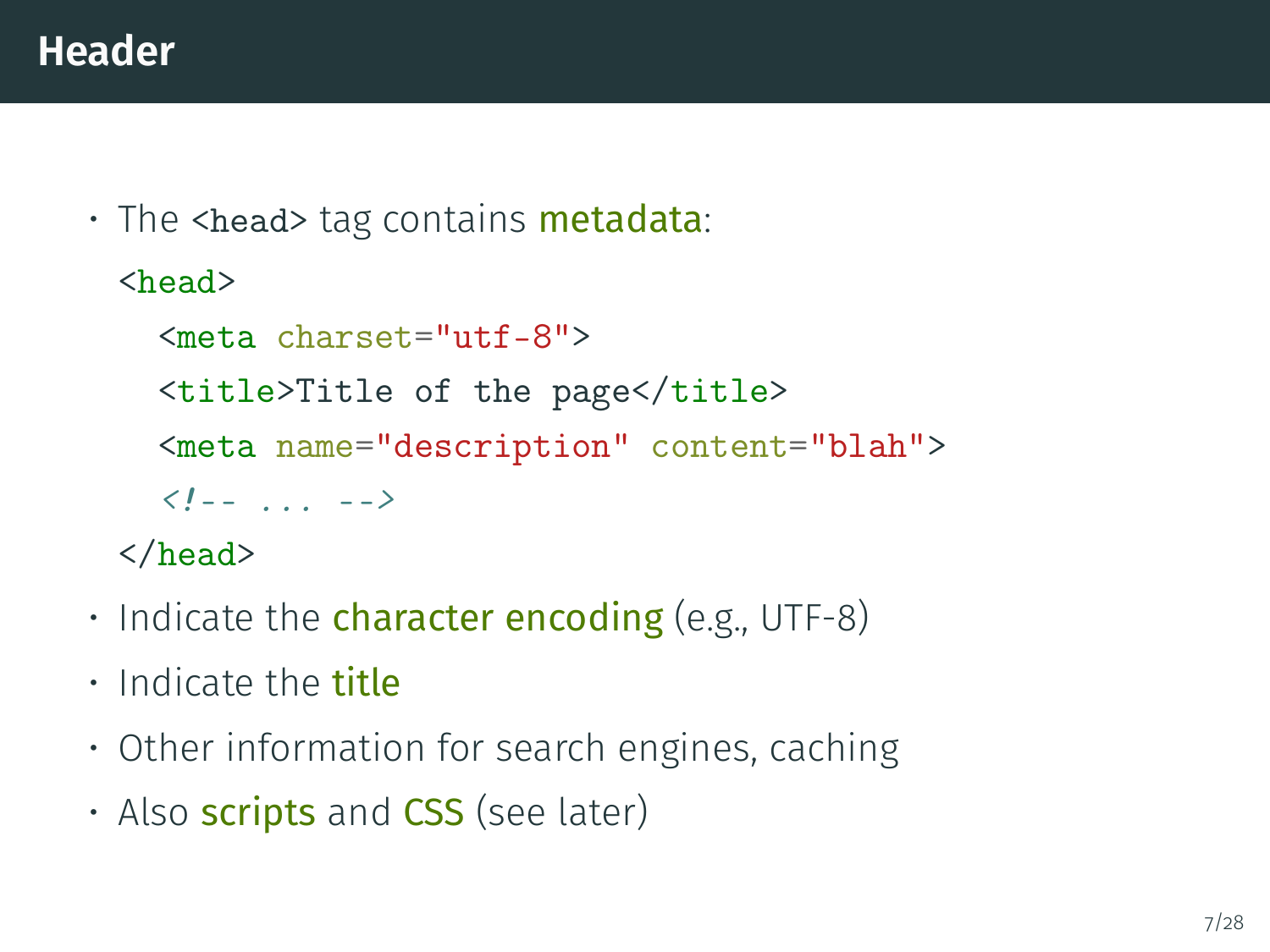- $\cdot$  HTML was not historically written by **programmers** so documents in the wild are often **broken**
- $\cdot$  Web browsers are very resilient
- Validators allow you to check if your markup is correct (e.g., <validator.w3.org>)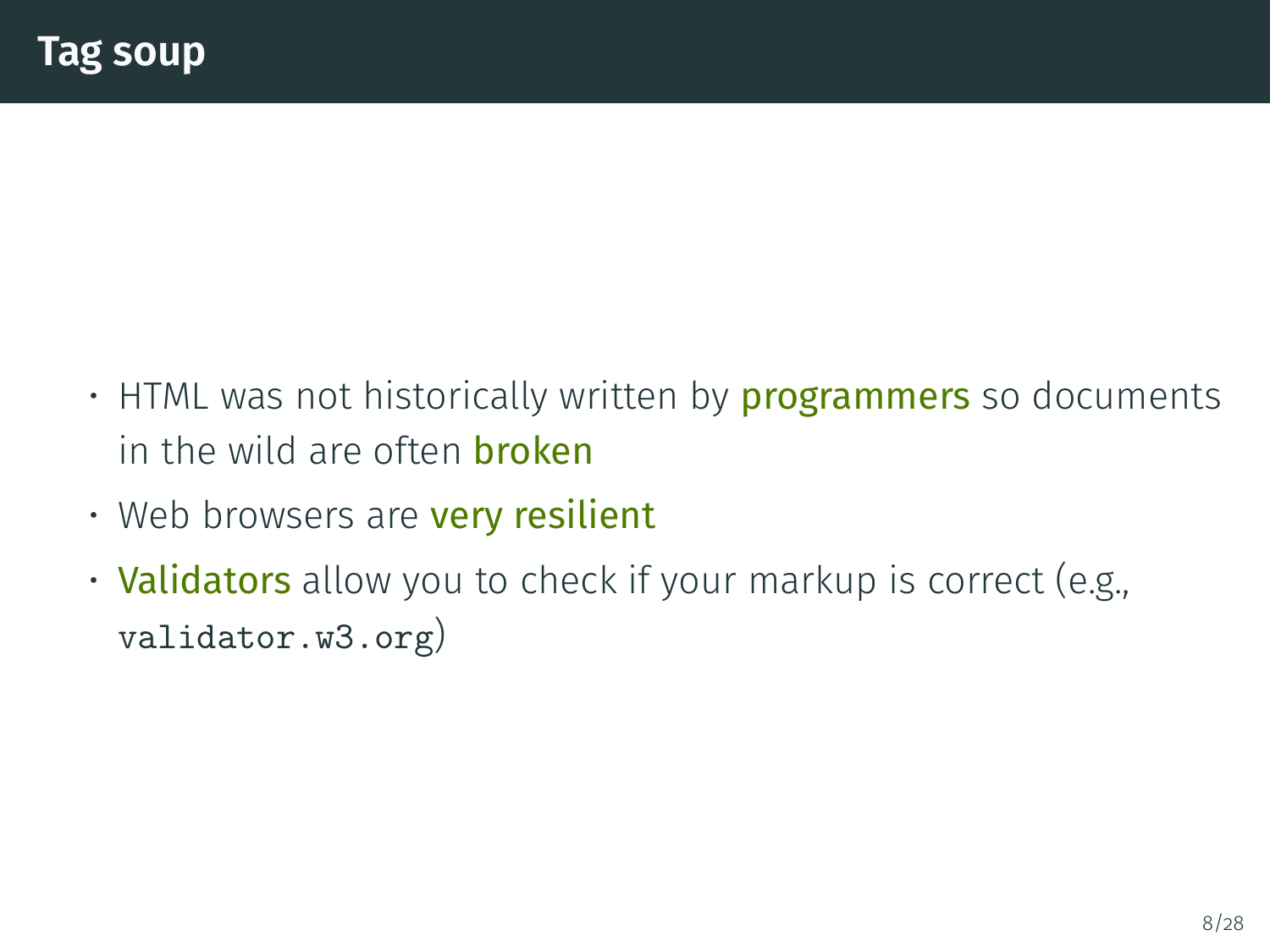<span id="page-8-0"></span>[Structure](#page-2-0)

[Text, lists, tables](#page-8-0)

[Multimedia](#page-15-0)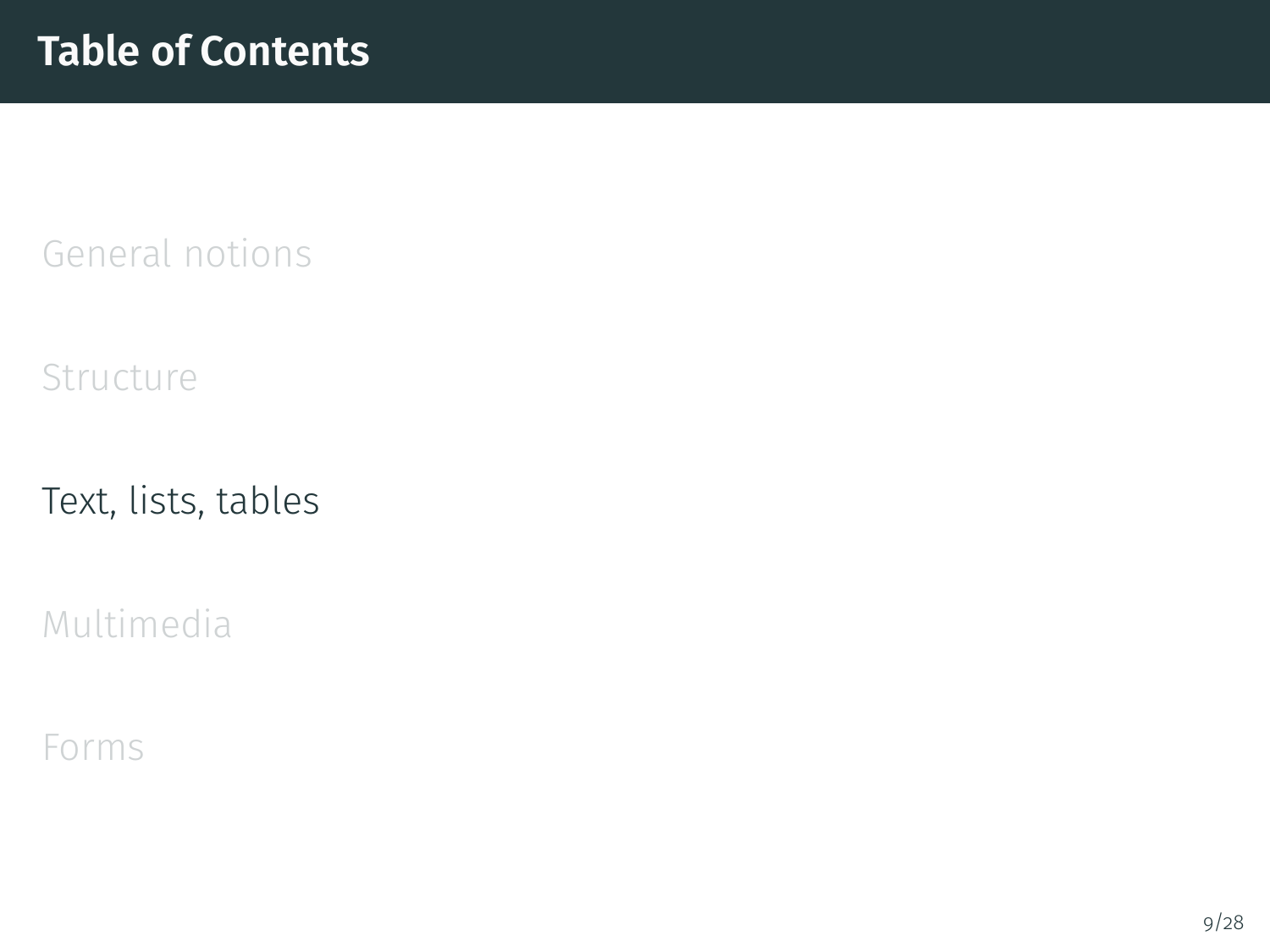- Text should go in **paragraphs** delimited by  $\langle p \rangle$  ...  $\langle p \rangle$
- $\cdot$  Line break with  $\langle$ br>
- To stress some content, use:
	- $\rightarrow$  <em> ... </em>
	- $\rightarrow$  <strong> ... </strong>
	- $\rightarrow$   $\langle$ mark> ...  $\langle$ /mark>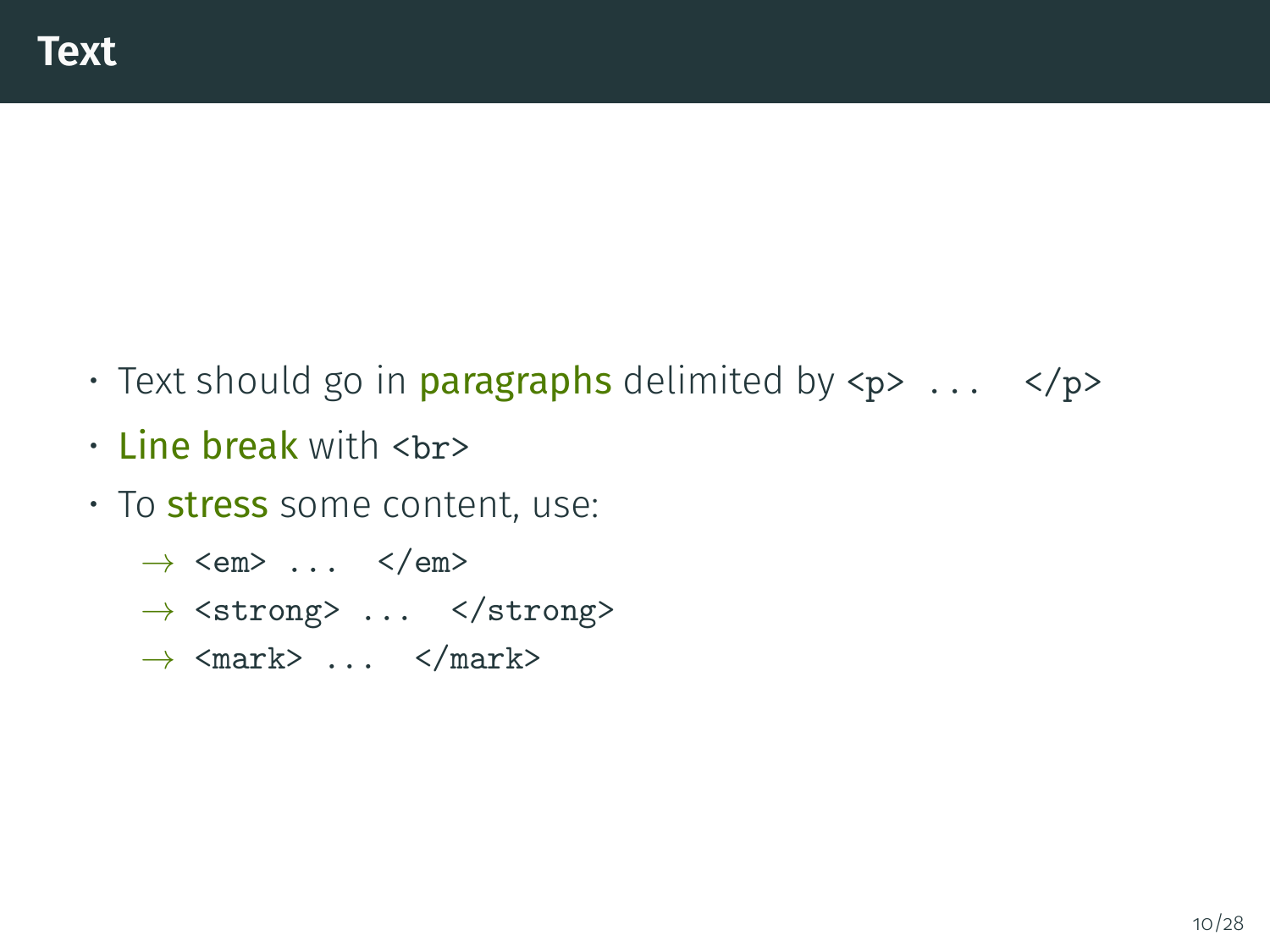- $\cdot$  Titles: from <h1> (main title) to <h6> (lowest title)
- $\cdot$  Other tags to indicate the **page structure** (semantically):
	- <header>
	- <footer>
	- < nav>: navigation element
	- <article>: e.g., on a blog
	- <main>: main page content
	- <dialog>: dialog box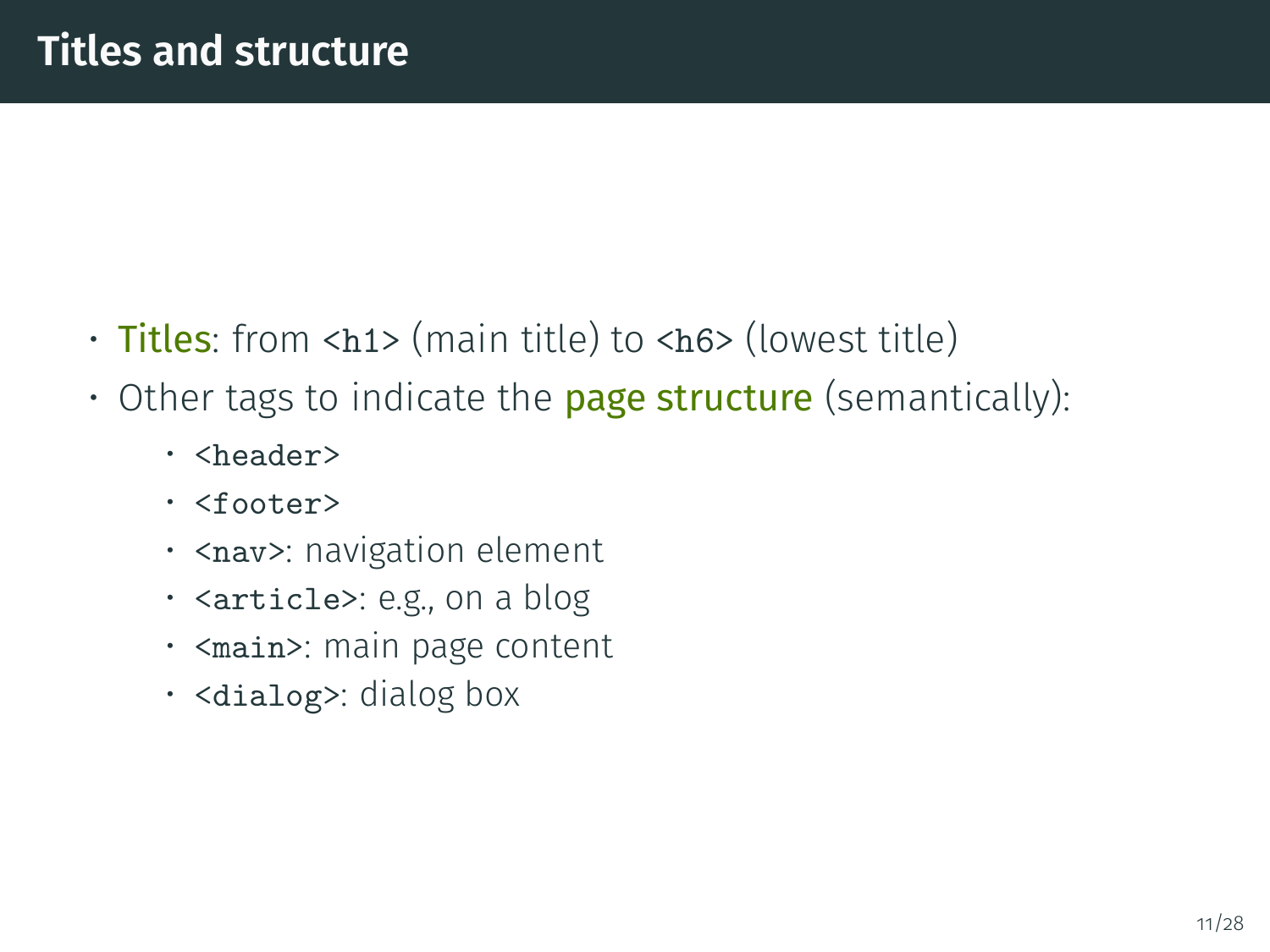| $\cdot$ A                                   | 1. A                          | X A                                                                                     |
|---------------------------------------------|-------------------------------|-----------------------------------------------------------------------------------------|
| $\cdot$ B                                   | 2. B                          | Y B                                                                                     |
| $\cdot$ C                                   | 3. C                          | Z C                                                                                     |
| $\langle$ 11 $\rangle$                      | $\langle$ ol $>$              | <d1></d1>                                                                               |
| $\langle$ li>A $\langle$ li>                | $\langle$ li>A $\langle$ li>  | $\langle dt \rangle$ X $\langle dt \rangle$ $\langle dd \rangle$ A $\langle dd \rangle$ |
| $\langle$ li>B $\langle$ li>                | $\langle$ li>B $\langle$ li>  | <dt>Y</dt> <dd>B</dd>                                                                   |
| $\langle li \rangle$ C $\langle li \rangle$ | $\langle$ li>C $\langle$ /li> | <dt>Z</dt> <dd>C</dd>                                                                   |
| $\langle \text{ul}\rangle$                  | $\langle$ /ol>                | $\langle d1 \rangle$                                                                    |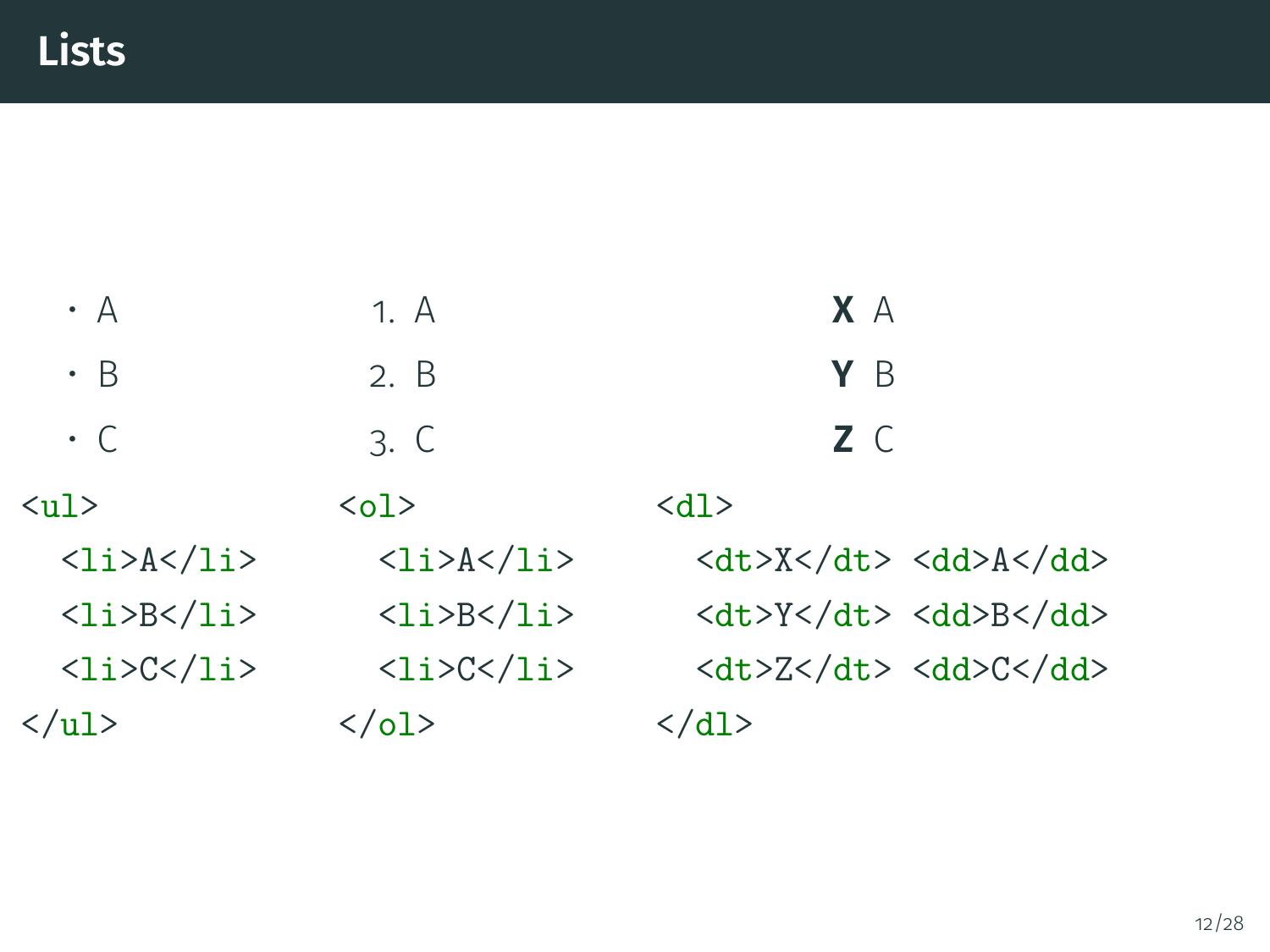### **Tables**

```
<table> <tr><th>X1</th>
        \langle \texttt{th}\rangleX2\langle \texttt{th}\rangle\langle/tr\rangle\langle \text{tr} \rangle<td>A1</td
>
        <td>A2</td
>
    \langle/tr\rangle<tr
>
        <td>B1</td
>
        <td>B2</td
>
    \langle/tr\rangle</table
>
```

| X <sub>1</sub> | X2 |
|----------------|----|
| Δ1             | A2 |
| Β1             | B2 |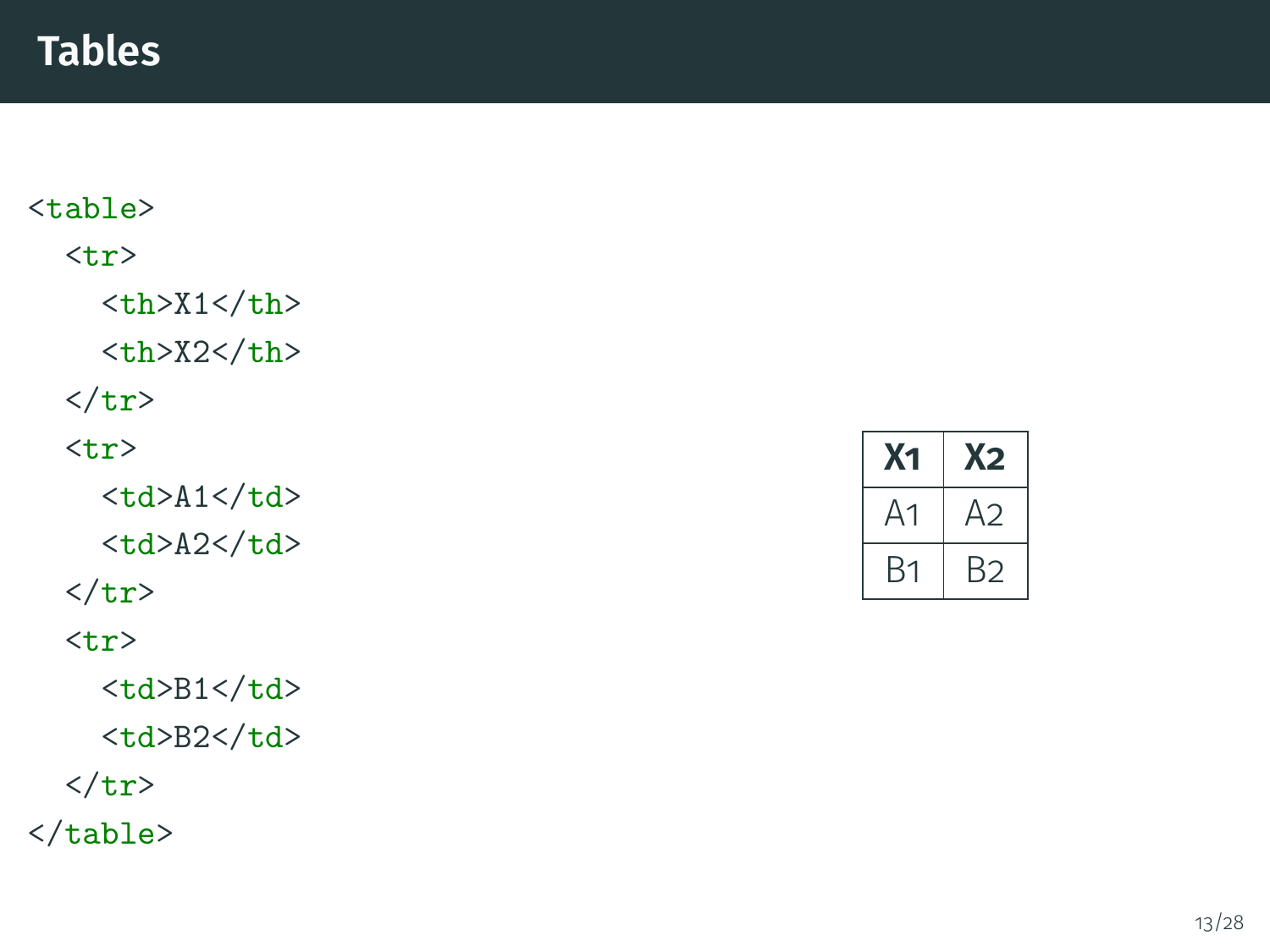<a href="https://www.telecom-paristech.fr/">Telecom</a>

The URL can be **absolute** (as above) or **relative** 

On the page <https://example.com/foo/bar.html>

| Link                 | <b>Resolution</b>                     |
|----------------------|---------------------------------------|
| /quux                | https://example.com/quux              |
| $\ddot{\phantom{0}}$ | https://example.com/                  |
| bar2.html            | https://example.com/foo/bar2.html     |
| baz/toto.html        | https://example.com/foo/baz/toto.html |
| #top                 | https://example.com/foo/bar.html#top  |

• The fragment #top will make the browser scroll to the element with attribute id="top".

• The fragment is not sent to the server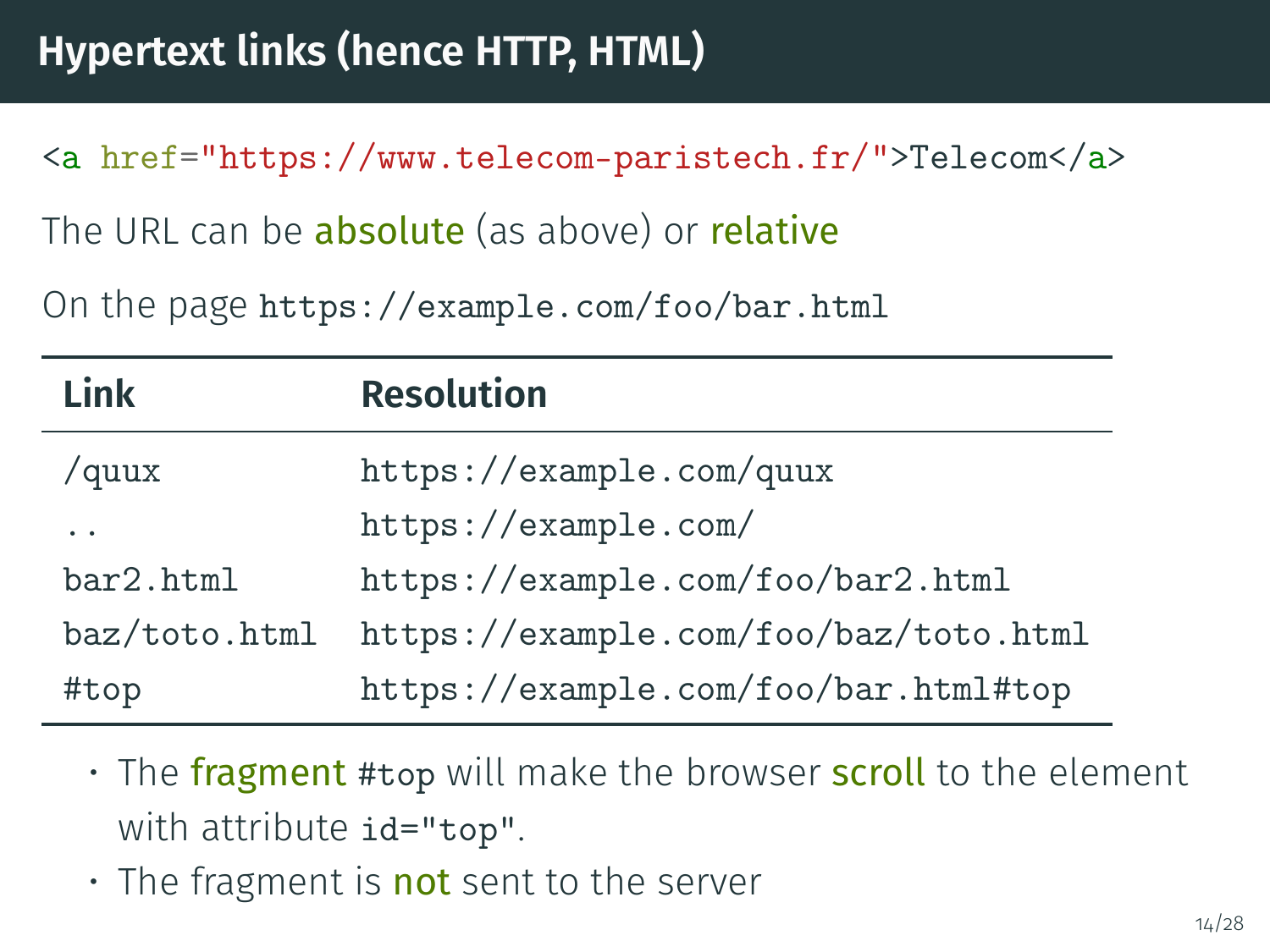- $\cdot$  Display another page in the current page: <iframe src="https://en.wikipedia.org/"> <p>Sorry, your browser does not support iFrames.</p> </iframe>
- $\cdot$  Not very flexible and confusing for the user, plus security issues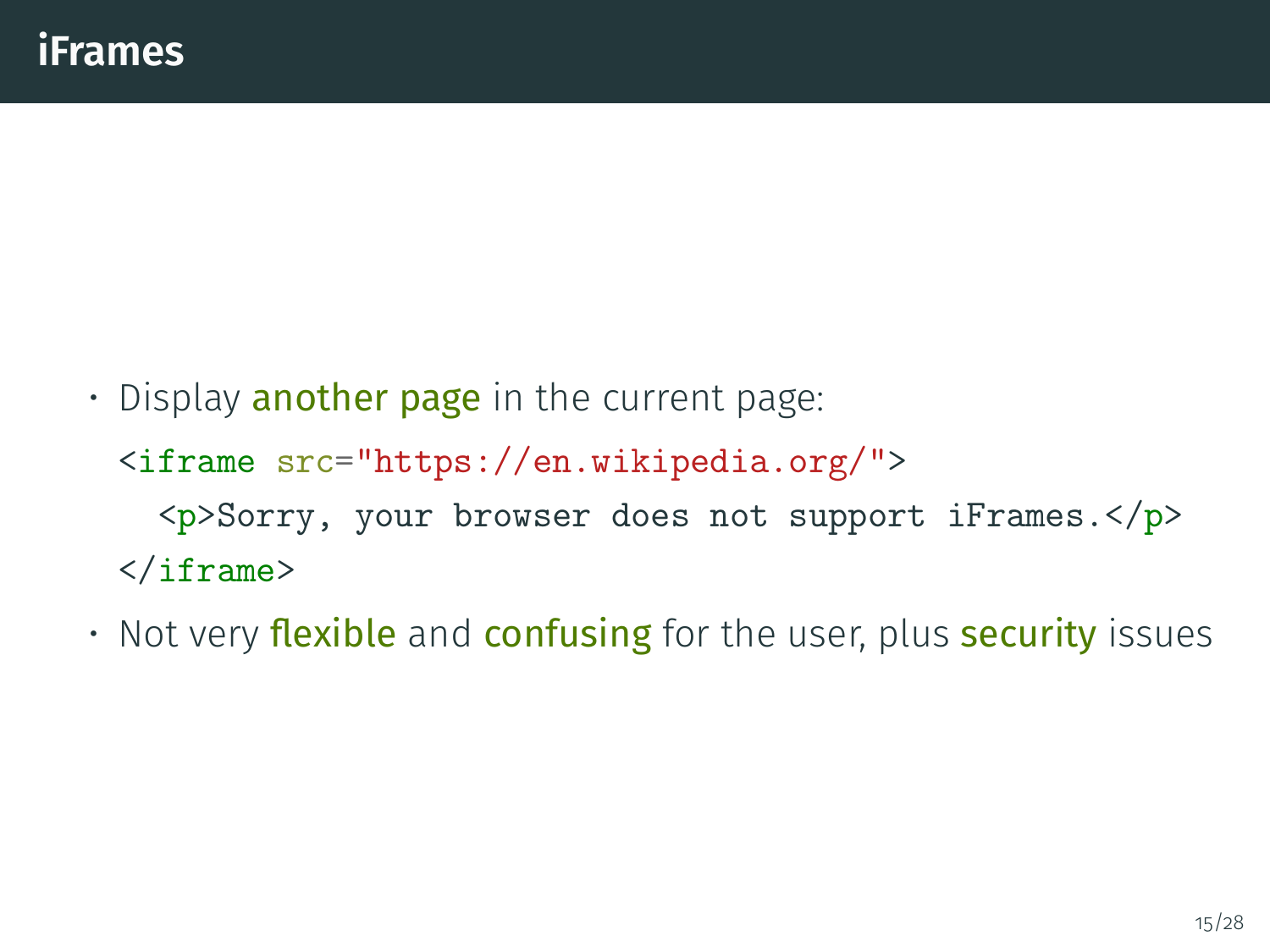<span id="page-15-0"></span>[Structure](#page-2-0)

[Text, lists, tables](#page-8-0)

### [Multimedia](#page-15-0)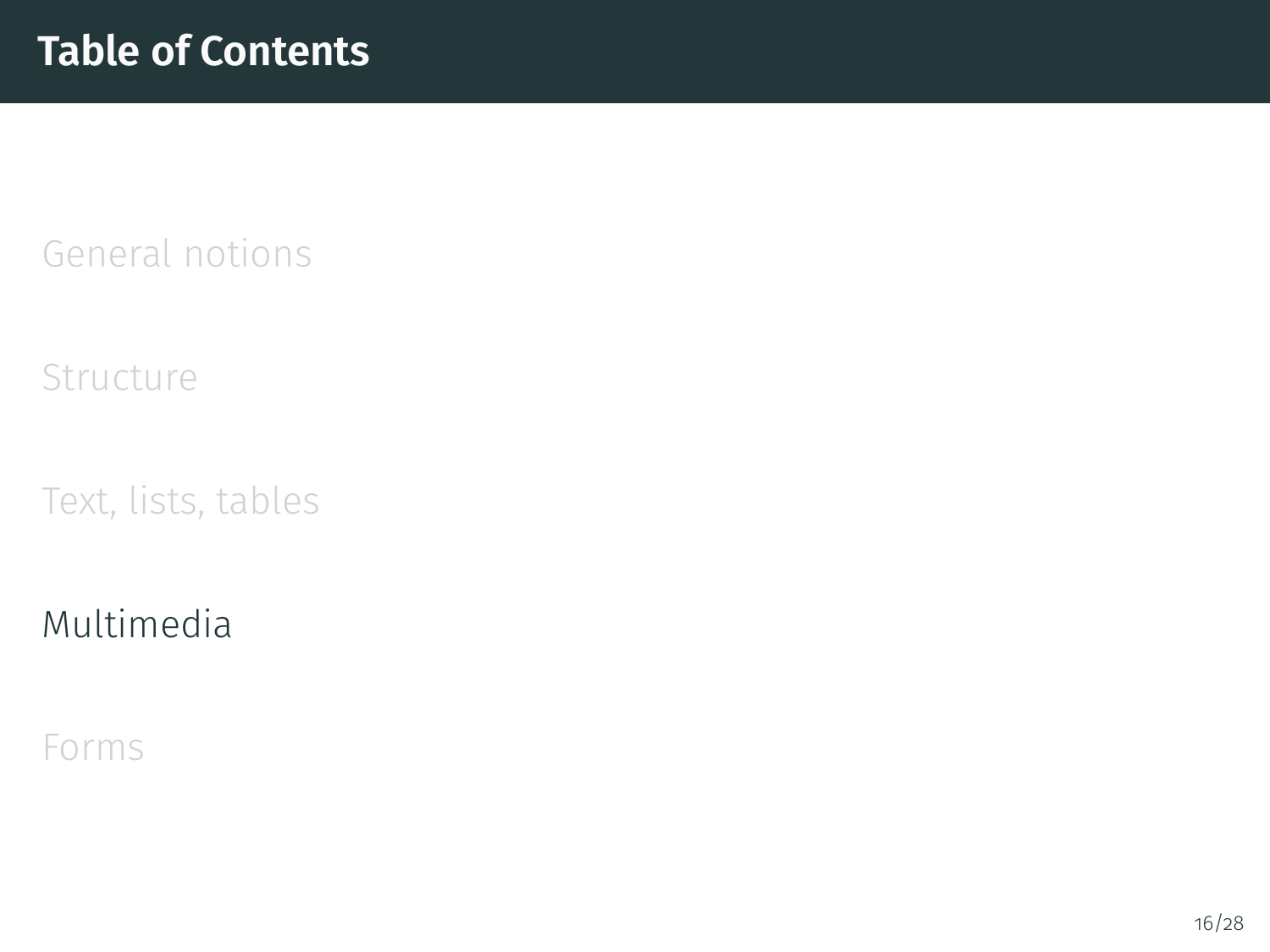#### <img src="logo\_telecom.png" alt="Logo Telecom">

- $\cdot$  src gives the URL of the image (absolute or relative)
- alt indicates a text to replace the image (required)
	- $\rightarrow$  if the image is missing
	- $\rightarrow$  for vision-impaired users
	- $\rightarrow$  for text browsers, robots, mobile browsers with images disabled, etc.
- $\cdot$  To get the image, the browser will make a new query, possibly to a completely different server
- Main **image formats**: JPEG, PNG, GIF, SVG, WebP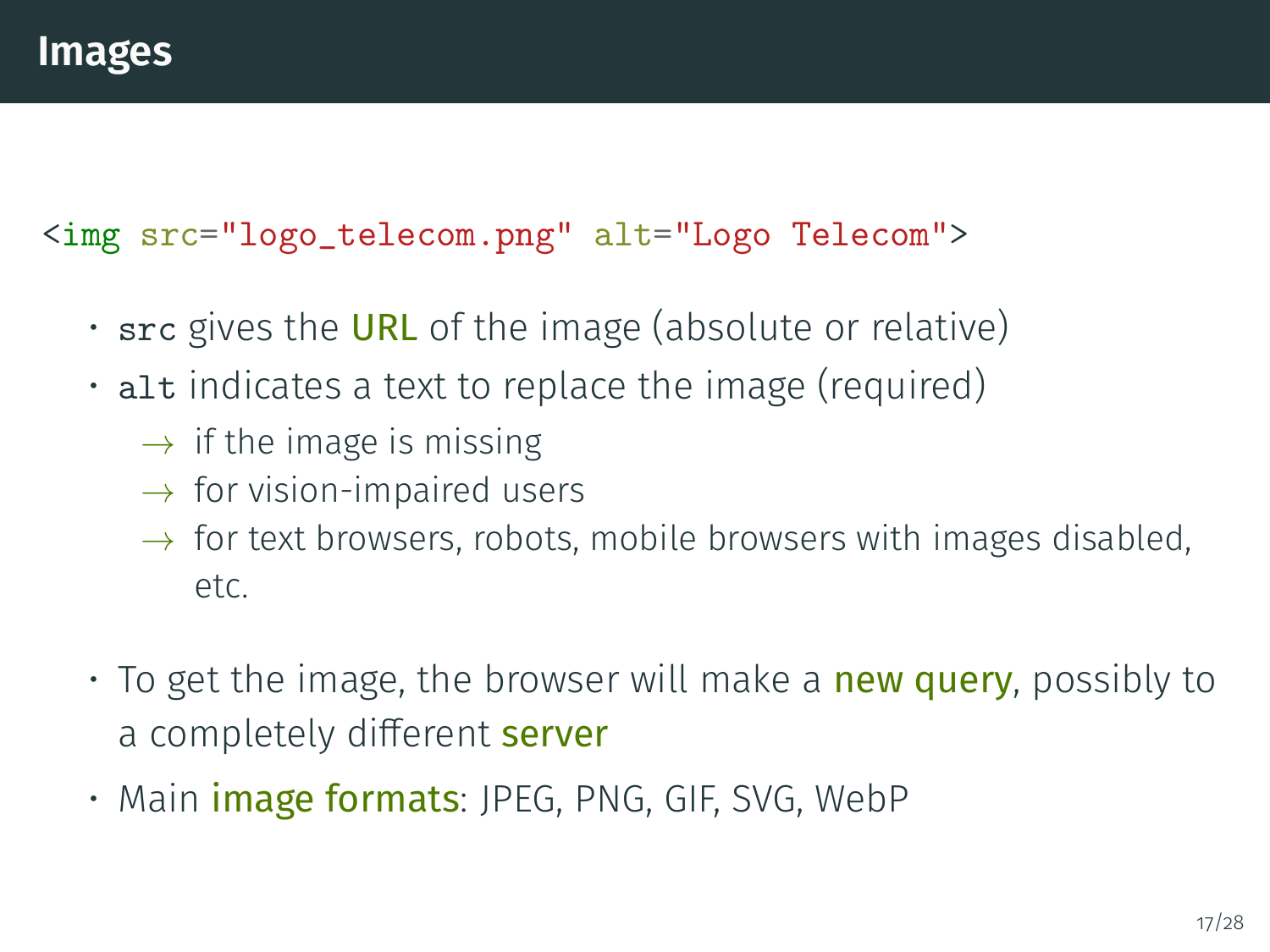```
<audio src="audio.ogg">
  <p>No audio support, you can
  <a href="audio.ogg">download audio.ogg</a>.</p>
</audio>
```
- Can be **autoplayed**, show **controls**, etc.
- Video is similar, with <video>
- $\,\cdot\,$  Main  $\,$  sound formats: MP3, Opus
- Main video formats: H.264, WebM
- Videos require large **bandwidth**!
	- $\rightarrow$  Host them on a platform like **Youtube**
	- $\rightarrow$  Use BitTorrent in JavaScript, e.g., Peertube using WebTorrent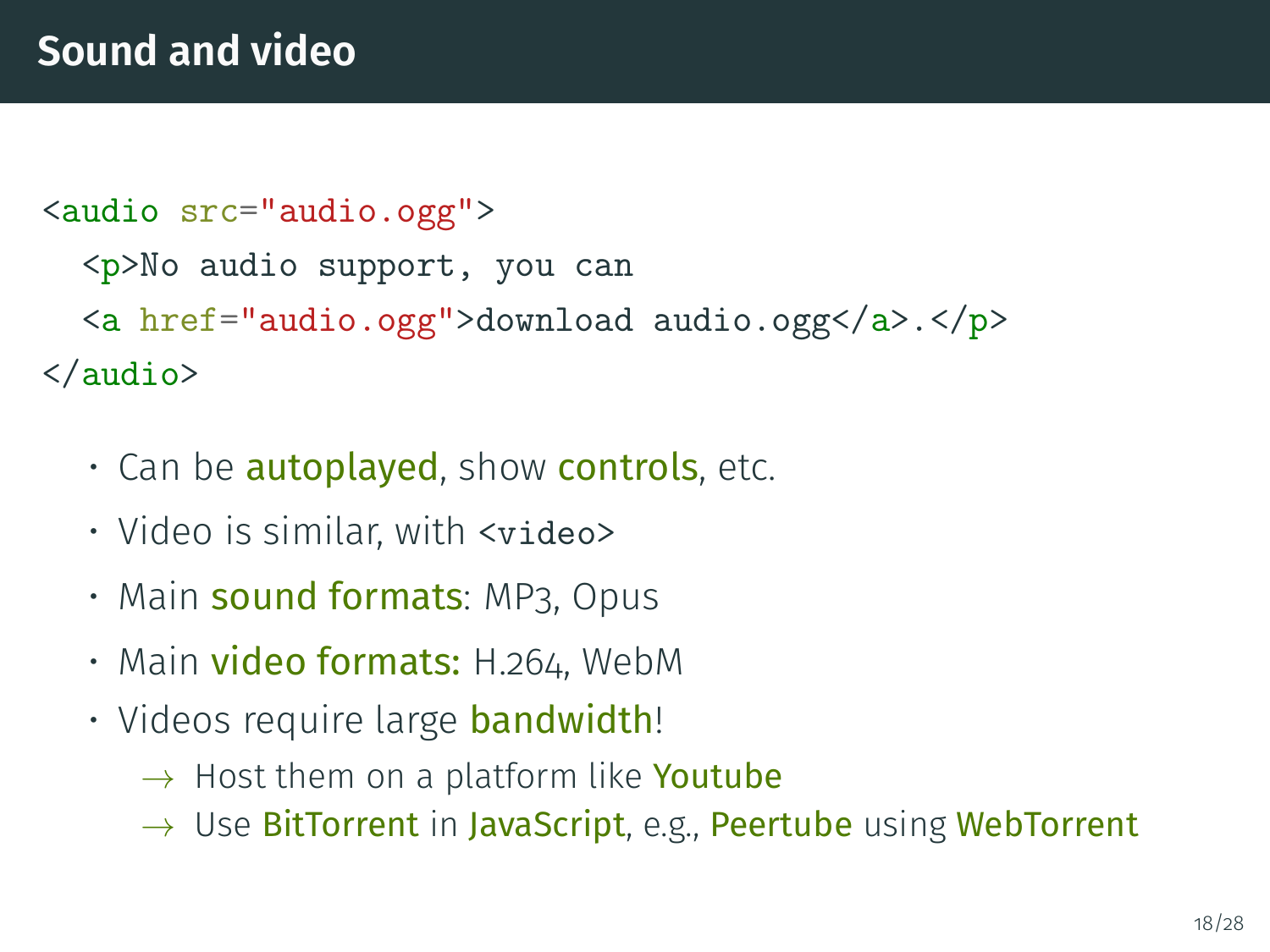<span id="page-18-0"></span>[Structure](#page-2-0)

[Text, lists, tables](#page-8-0)

[Multimedia](#page-15-0)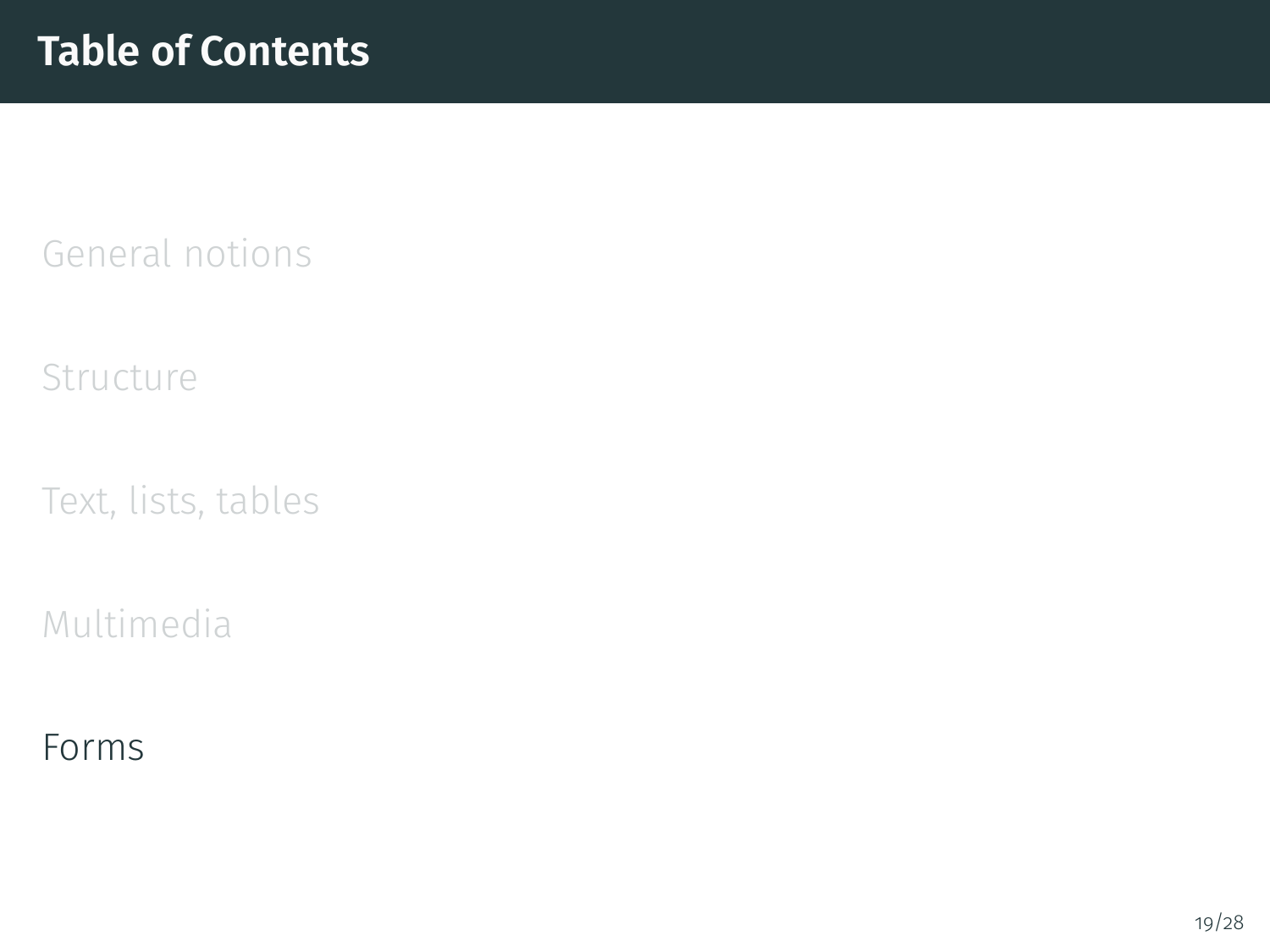## **Basics**

• General structure of a form:

```
<form action="action.php" method="get">
  \langle!-- form contents go here -->
  <input type="submit">
</form>
```
- <input> Control (here, a button to submit the form) action URL to which we should submit method The **HTTP method** to use when submitting enctype The **encoding** for the form data
- $\rightarrow$  When submitting the form, the browser will query the action URL while providing the value indicated in the form fields
- $\rightarrow$  The server should then **process** this data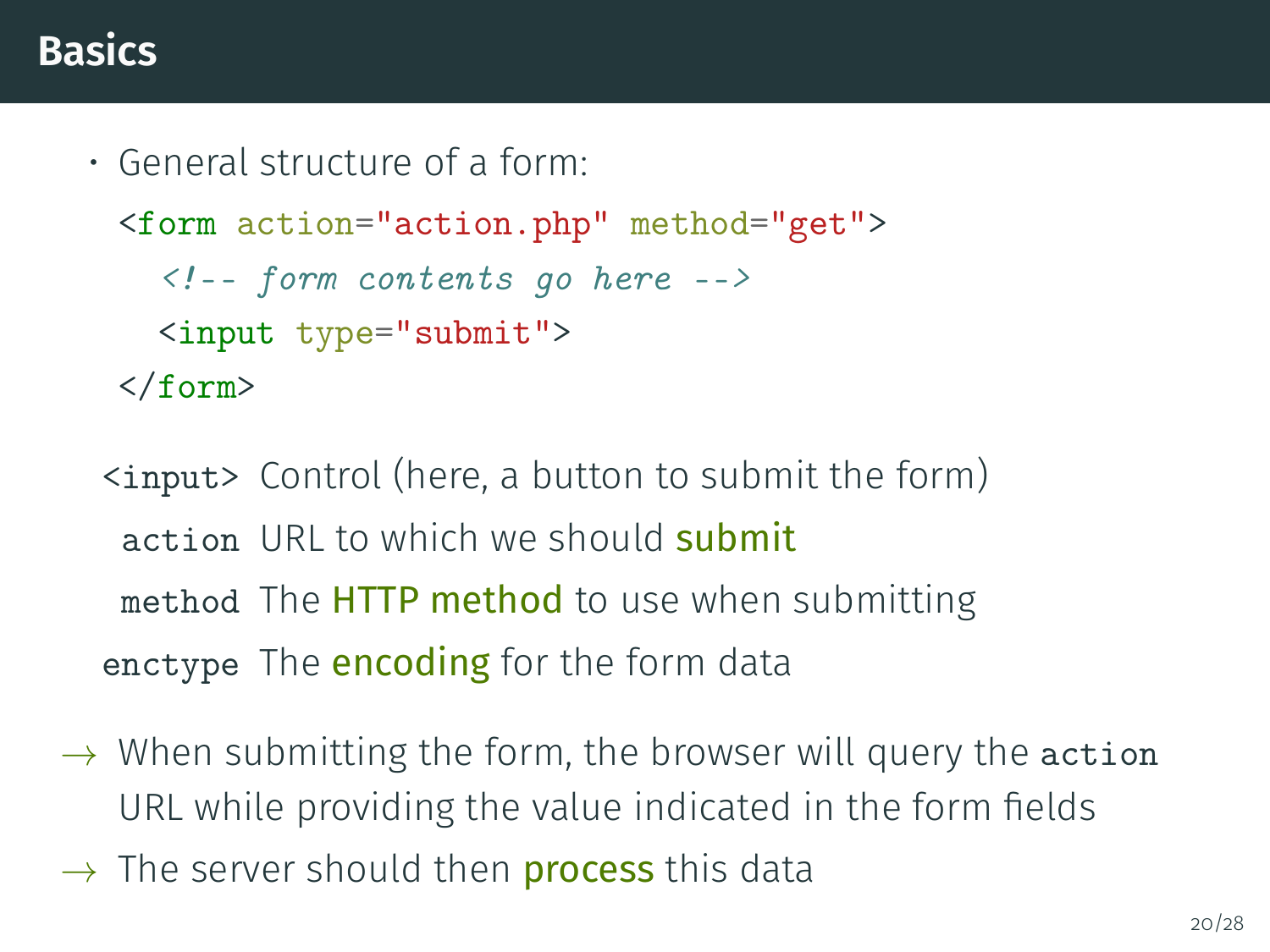```
\cdot GET: the data is given in the path:
 GET action.php?first=Jean&last=Dupont HTTP/1.1
 Host: example.com
```
• POST and application/x-www-form-urlencoded (default) : ditto but the data is in the **request body**: POST action.php HTTP/1.1 Host: example.com

Content-Type: application/x-www-form-urlencoded

first=Jean&last=Dupont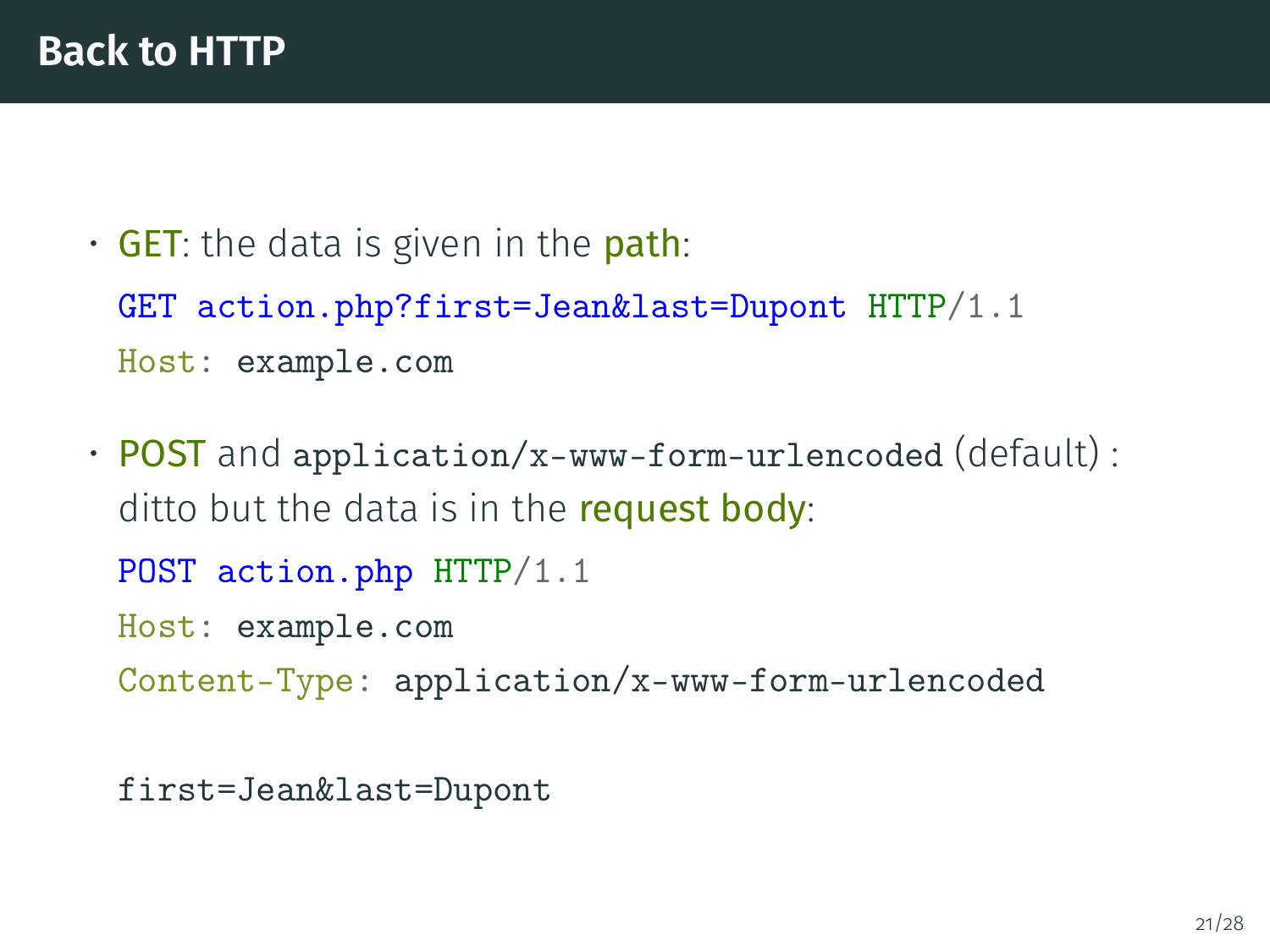## **Back to HTTP (cont'd)**

```
• POST and multipart/form-data: less concise but more efficient
 when the data is large:
 POST action.php HTTP/1.1
 Host: example.com
 Content-Type: multipart/form-data; boundary=--e06
```
 $---e06$ 

```
Content-Disposition: form-data; name="first"
```
Jean

 $---e06$ 

Content-Disposition: form-data; name="last"

Dupont

 $---e06--$  22/28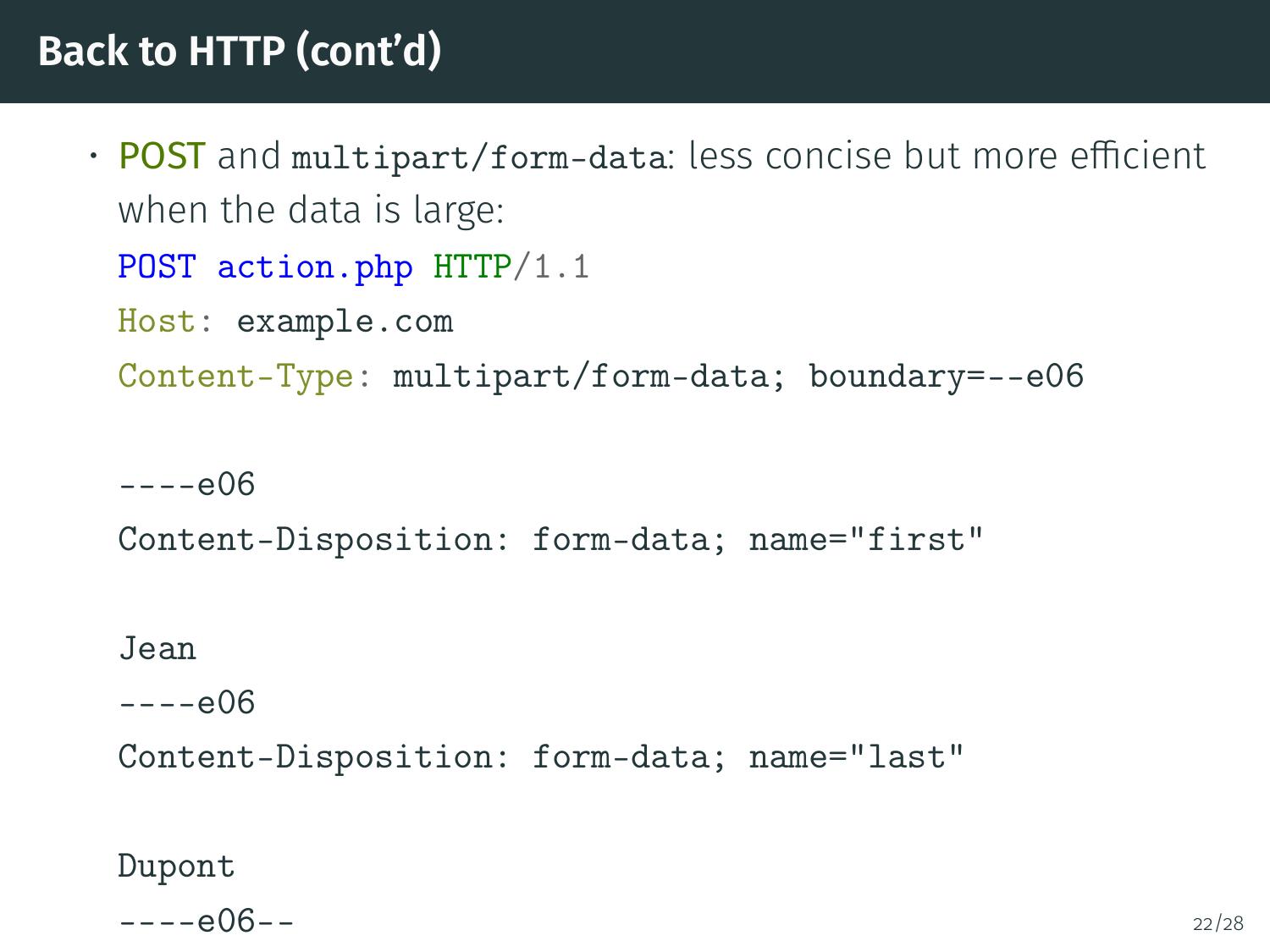## **Text fields**

```
<form action="action.php" method="get">
```

```
<label for="firstname">First name</label>
```
<input name="first" id="firstname" type="text"><br>

```
<label for="lastname">Last name</label>
```

```
<input name="last" id="lastname" type="text">
```

```
<input type="submit">
```
</form>

- $\cdot$  The <label> element describes the field, its for attribute points to the id attribute of the field
- $\cdot$  The name attributes indicates the name in the HTTP query: POST action.php HTTP/1.1

Host: example.com

Content-Type: application/x-www-form-urlencoded

```
first=Jean&last=Dupont 23/28
```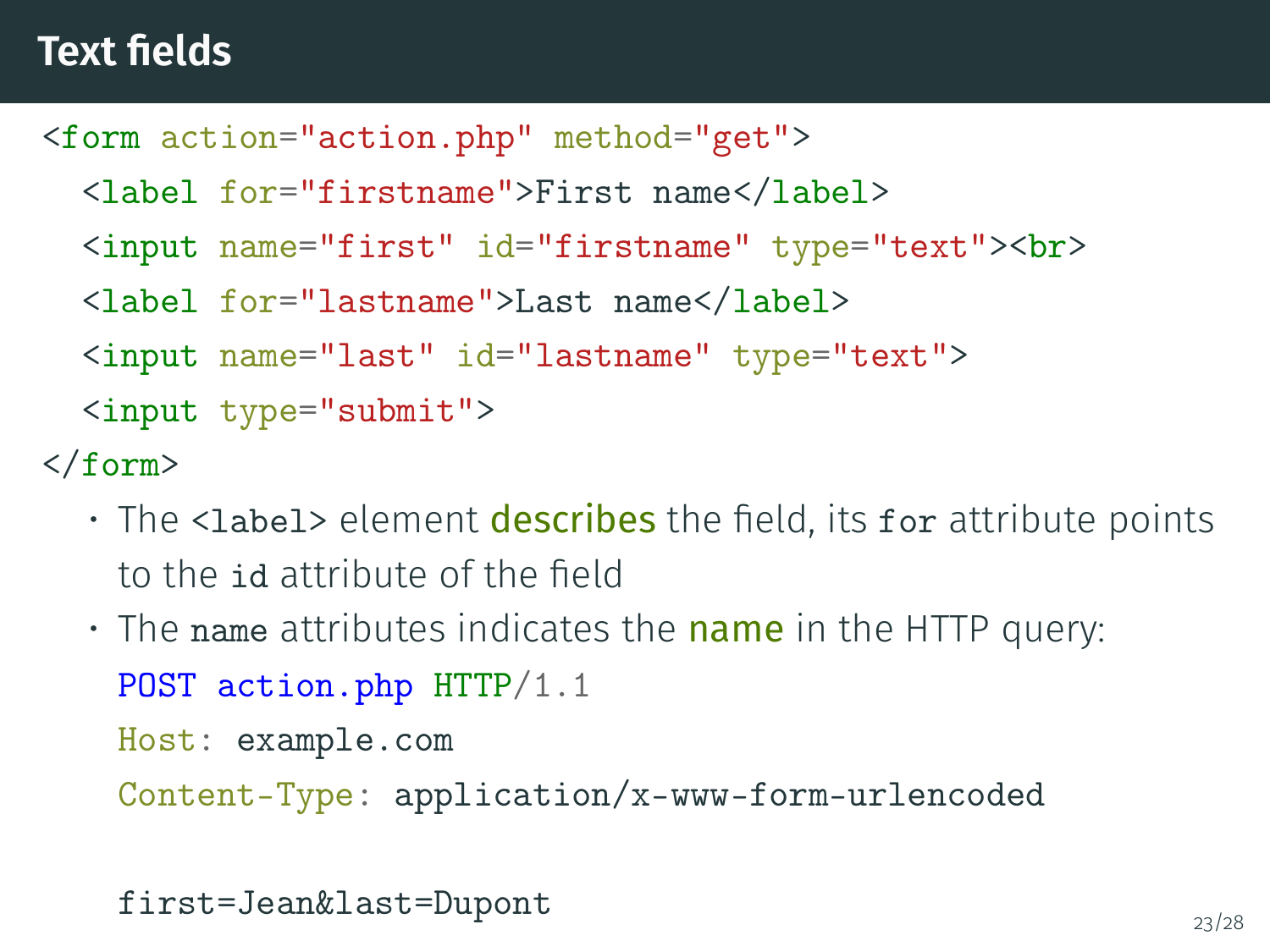placeholder Help text indicated when the field is empty value Indicate the default value required Must be filled in to submit the form type Several kinds  $\rightarrow$  hidden (not visible)  $\rightarrow$  password (stars)  $\rightarrow$  email  $\rightarrow$  range (with min and max), tel, number, color...

pattern Check with a regular expression (also in JS)

 $\rightarrow$  In all cases, client constraints (pattern, required, hidden, etc.) must be revalidated on the server!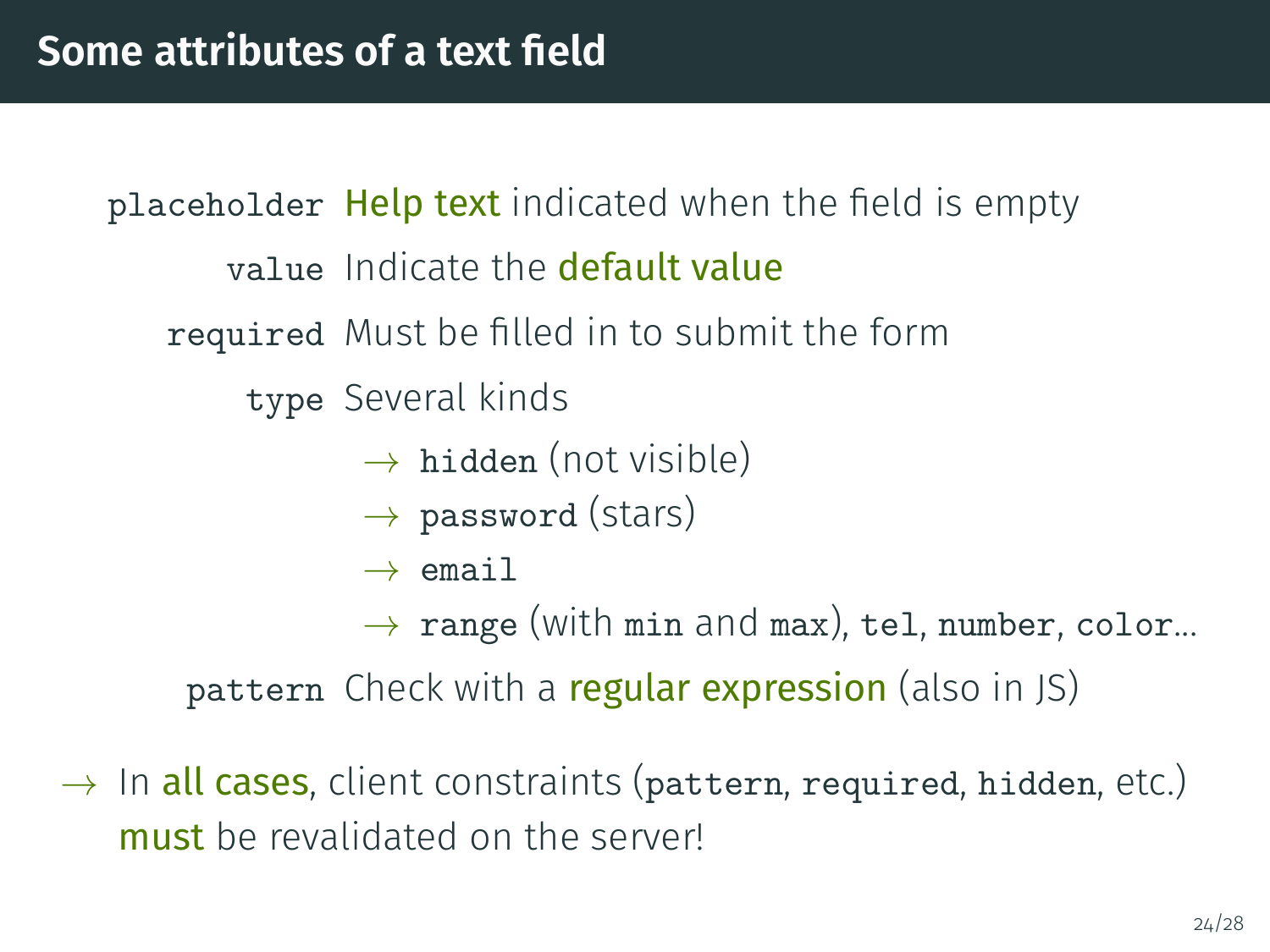$\cdot$  Attaching a file to the form:

<label for="thefile">File to submit</label> <input type="file" name="thefile" id="thefile">

- Must use post and multipart/form-data!
- The **maximal size** should be imposed on the server
- $\cdot$  The expected MIME type can be specified but should be revalidated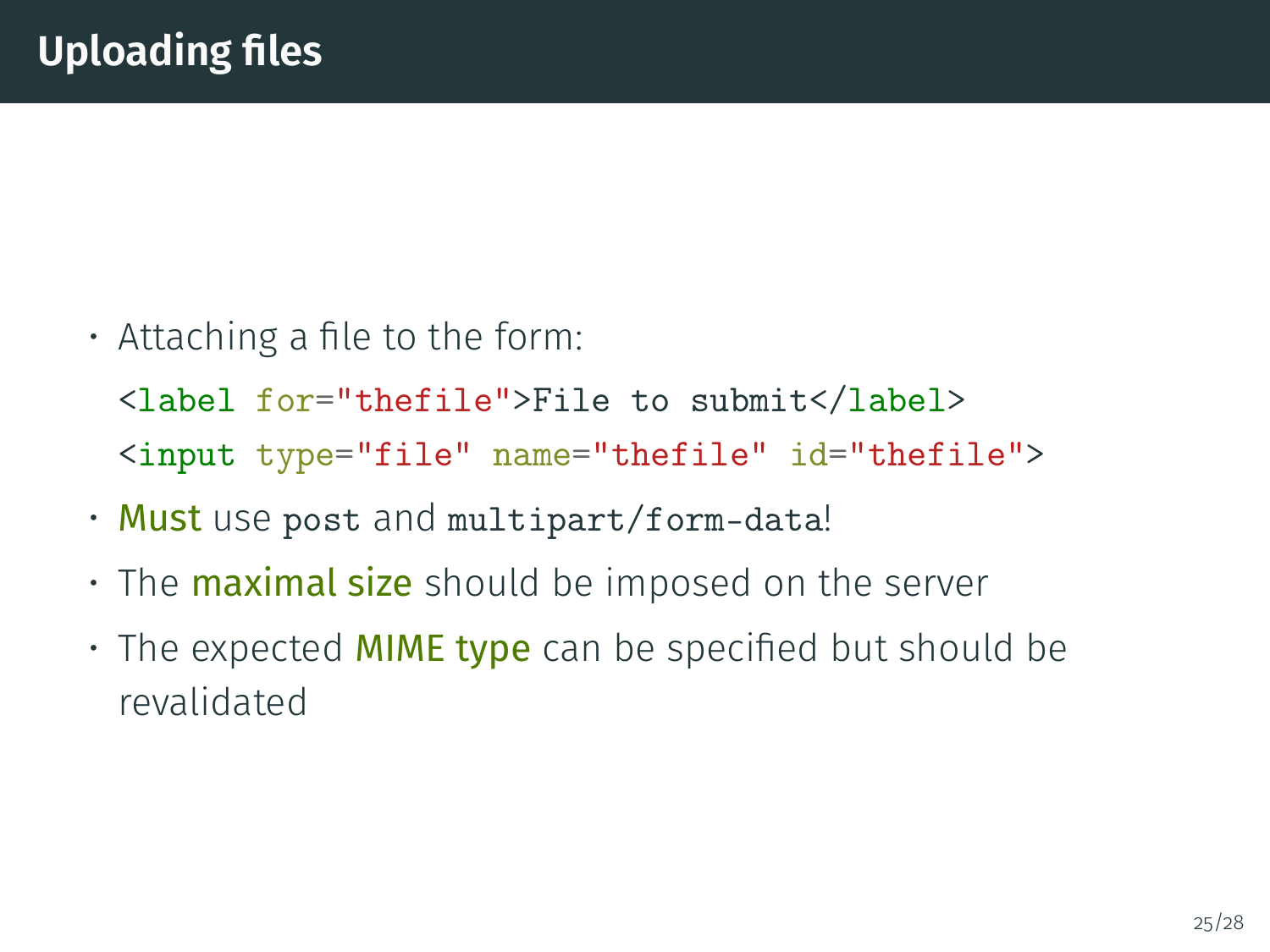- <input type="submit">: Button to submit the form
- <textarea>: Multiline text area
- Radio buttons (type="radio"), checkboxes (type="checkbox"), dropdown lists <select>...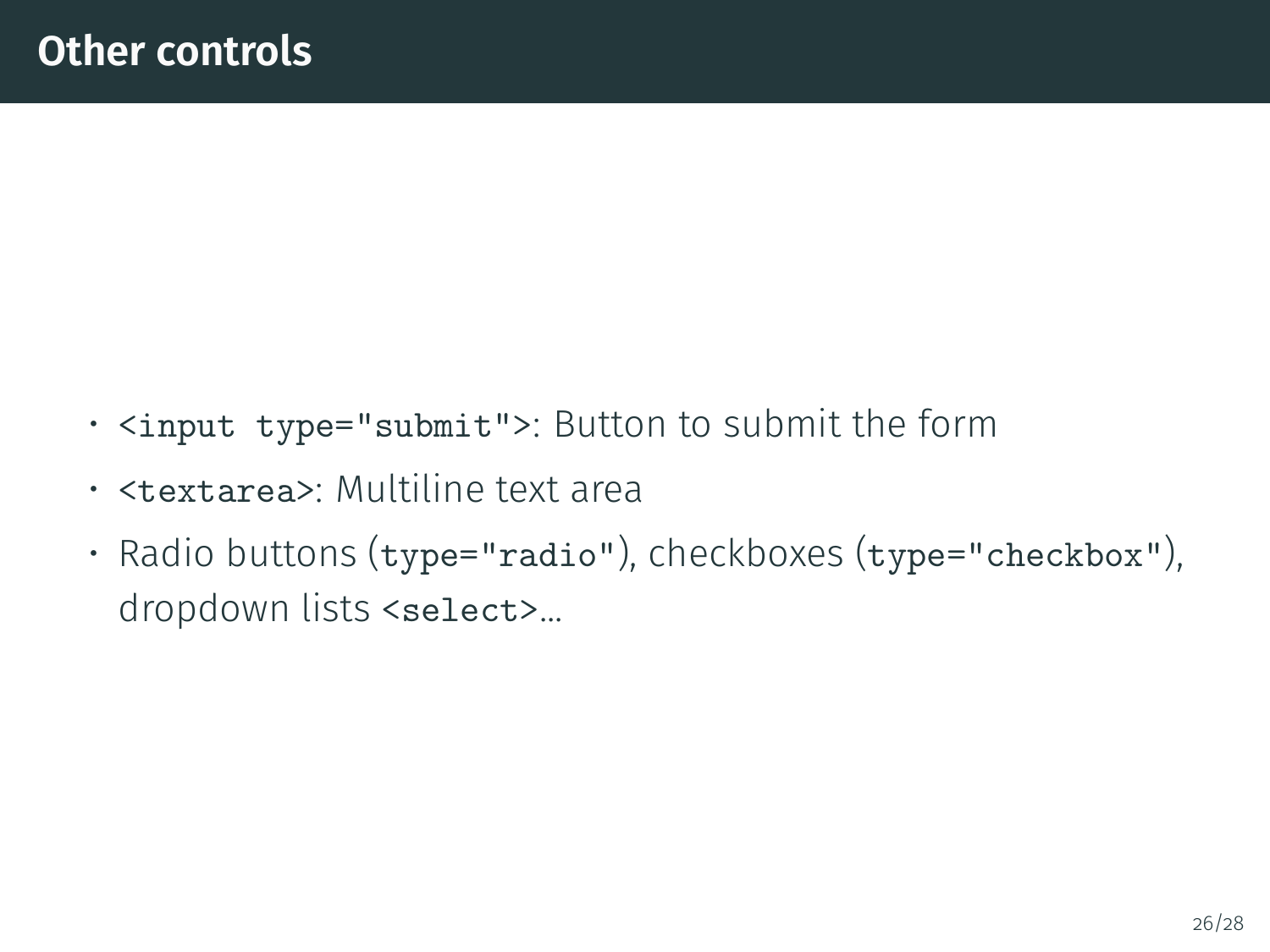## **Shorthand**

Various shorthands to avoid writing HTML documents, e.g., Markdown <h1>My title</h1>

# My title

This is a \*document\*

with `monospace`

and here is a list:

\* One

\* Two

and here is a link:  $[A]$ (https://a3nm.net/)  $p>$ This is a  $\epsilon$ m $>$ document $\epsilon$ /em $>$  $with `code>mode` monospace*(code>code>*$ and here is a list: $\langle p \rangle$ 

 $\langle$ ul>  $\langle$ li>One $\langle$ li>  $\langle$ li>Two $\langle$ li>  $\langle$ /ul>

 $\langle p \rangle$  and here is a link:  $\langle a \rangle$ href="https://a3nm.net/">A</a>  $> 27/28$